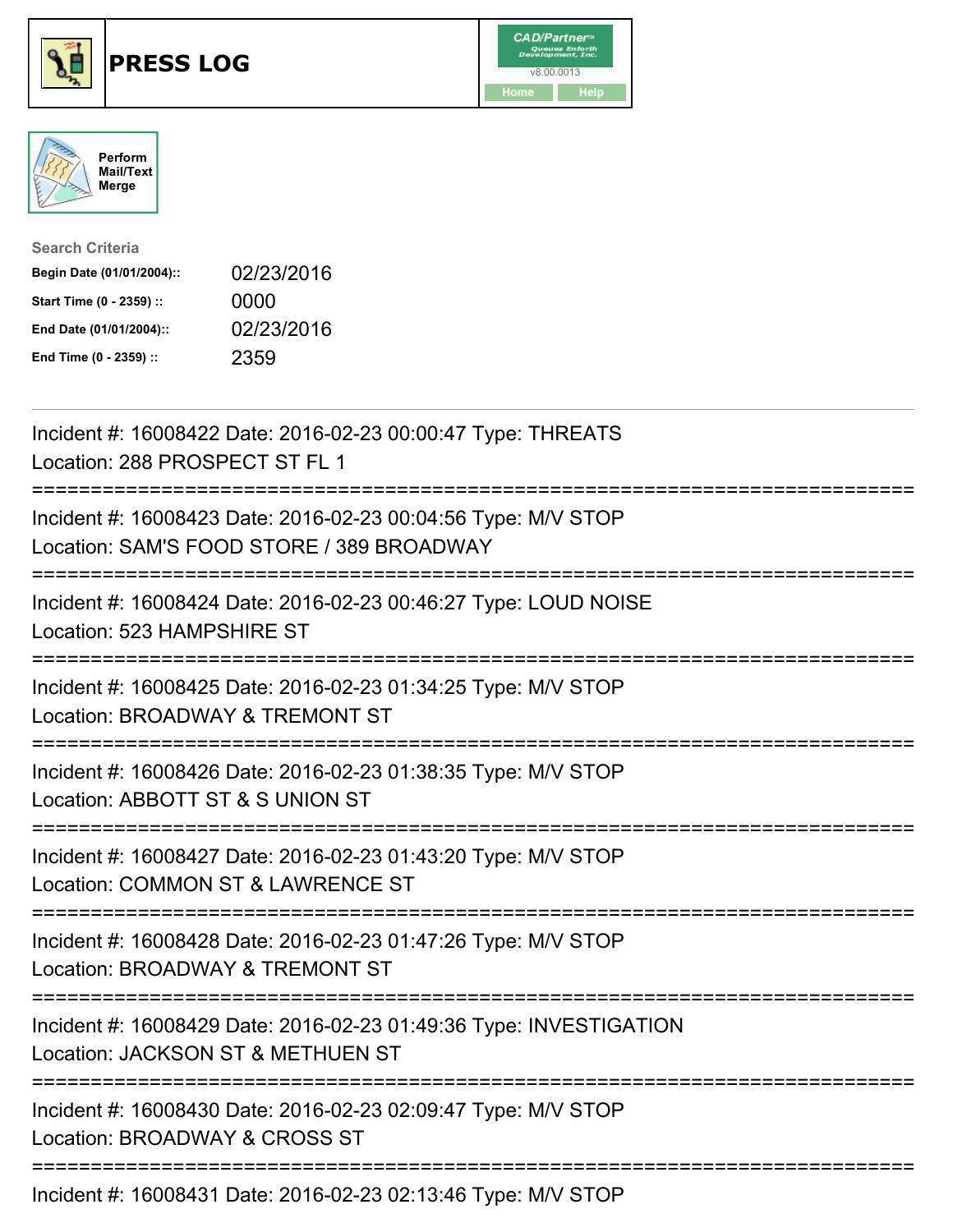| Location: BROADWAY & CROSS ST                                                                                               |
|-----------------------------------------------------------------------------------------------------------------------------|
| Incident #: 16008432 Date: 2016-02-23 02:14:40 Type: M/V STOP<br>Location: 700 ESSEX ST                                     |
| Incident #: 16008433 Date: 2016-02-23 02:16:22 Type: M/V STOP<br>Location: HAVERHILL ST & JACKSON ST                        |
| Incident #: 16008434 Date: 2016-02-23 02:20:36 Type: ALARMS<br>Location: PARTHUM SCHOOL / 255 E HAVERHILL ST                |
| Incident #: 16008435 Date: 2016-02-23 02:22:57 Type: M/V STOP<br>Location: 54 BASSWOOD ST                                   |
| Incident #: 16008436 Date: 2016-02-23 02:24:34 Type: M/V STOP<br>Location: 2 TOWER HILL ST                                  |
| Incident #: 16008437 Date: 2016-02-23 02:40:23 Type: M/V STOP<br>Location: BRADFORD ST & BROADWAY                           |
| Incident #: 16008438 Date: 2016-02-23 02:46:14 Type: M/V STOP<br>Location: LAWRENCE ST & LOWELL ST                          |
| Incident #: 16008439 Date: 2016-02-23 02:50:57 Type: MEDIC SUPPORT<br>Location: 18 FRANKLIN ST #B 707                       |
| ---------------------------<br>Incident #: 16008440 Date: 2016-02-23 03:44:55 Type: SUS PERS/MV<br>Location: 16 THORNTON AV |
| Incident #: 16008441 Date: 2016-02-23 04:57:07 Type: MEDIC SUPPORT<br>Location: BURGER KING / 187 BROADWAY                  |
| Incident #: 16008442 Date: 2016-02-23 05:28:48 Type: MEDIC SUPPORT<br>Location: 32 LAWRENCE ST FL 1                         |
| Incident #: 16008443 Date: 2016-02-23 05:32:03 Type: DISTURBANCE<br>Location: 383 HAVERHILL ST                              |
| Incident #: 16008444 Date: 2016-02-23 05:55:25 Type: B&E/PAST<br>Location: SANCHEZ SUNOCO / 599 BROADWAY                    |
| Incident #: 16008445 Date: 2016-02-23 06:20:31 Type: MEDIC SUPPORT                                                          |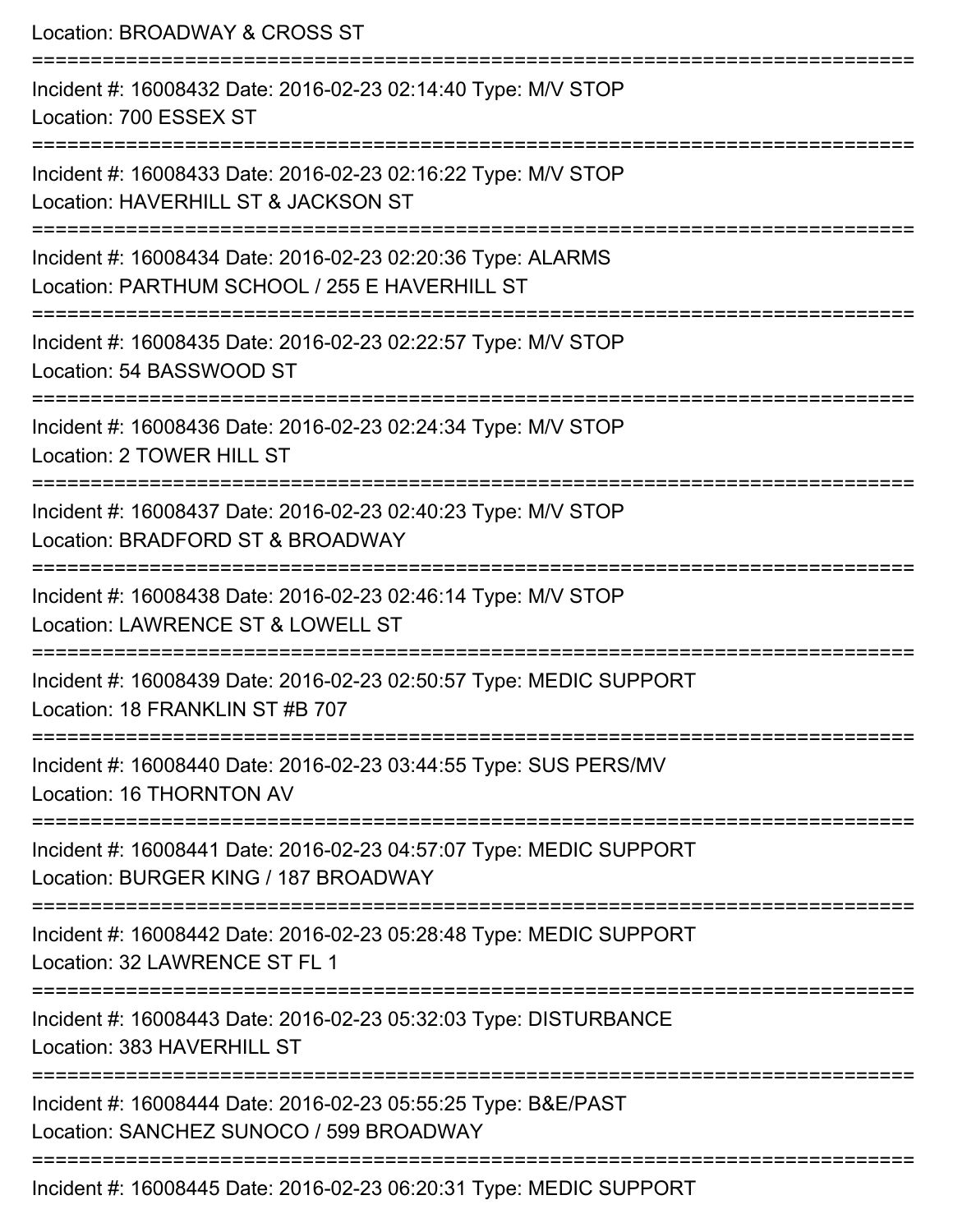| Incident #: 16008446 Date: 2016-02-23 06:41:16 Type: ALARMS<br>Location: VECINA BEAUTY SUPPLY / 196 BROADWAY        |
|---------------------------------------------------------------------------------------------------------------------|
| Incident #: 16008447 Date: 2016-02-23 07:26:47 Type: SUS PERS/MV<br>Location: AMES ST & YALE ST                     |
| Incident #: 16008448 Date: 2016-02-23 07:34:25 Type: AUTO ACC/NO PI<br>Location: 577 HAVERHILL ST                   |
| Incident #: 16008449 Date: 2016-02-23 07:58:58 Type: ALARMS<br>Location: EBLEN FASHION / 490 ESSEX ST               |
| Incident #: 16008451 Date: 2016-02-23 07:59:34 Type: MEDIC SUPPORT<br>Location: 6 DAISY ST                          |
| Incident #: 16008450 Date: 2016-02-23 07:59:35 Type: PARK & WALK<br>Location: BROADWAY & HAVERHILL ST               |
| Incident #: 16008452 Date: 2016-02-23 08:05:17 Type: ALARMS<br>Location: LAWRENCE HOUSING AUTHORITY / 67 DUCKETT AV |
| Incident #: 16008453 Date: 2016-02-23 08:32:39 Type: ALARMS<br>Location: 170 MT VERNON ST                           |
| Incident #: 16008454 Date: 2016-02-23 08:45:01 Type: MEDIC SUPPORT<br>Location: 28 BOWDOIN ST FL 1                  |
| Incident #: 16008455 Date: 2016-02-23 09:13:30 Type: M/V STOP<br>Location: 448 S UNION ST                           |
| Incident #: 16008456 Date: 2016-02-23 09:22:56 Type: MAL DAMAGE<br>Location: 81 CROSS ST FL 2ND                     |
| Incident #: 16008457 Date: 2016-02-23 09:31:29 Type: THREATS<br>Location: LAWRENCE HIGH SCHOOL / 233 HAVERHILL ST   |
| Incident #: 16008458 Date: 2016-02-23 09:41:42 Type: M/V STOP<br>Location: AMES ST & HAVERHILL ST                   |
| Incident #: 16008459 Date: 2016-02-23 09:42:48 Type: ASSSIT OTHER PD                                                |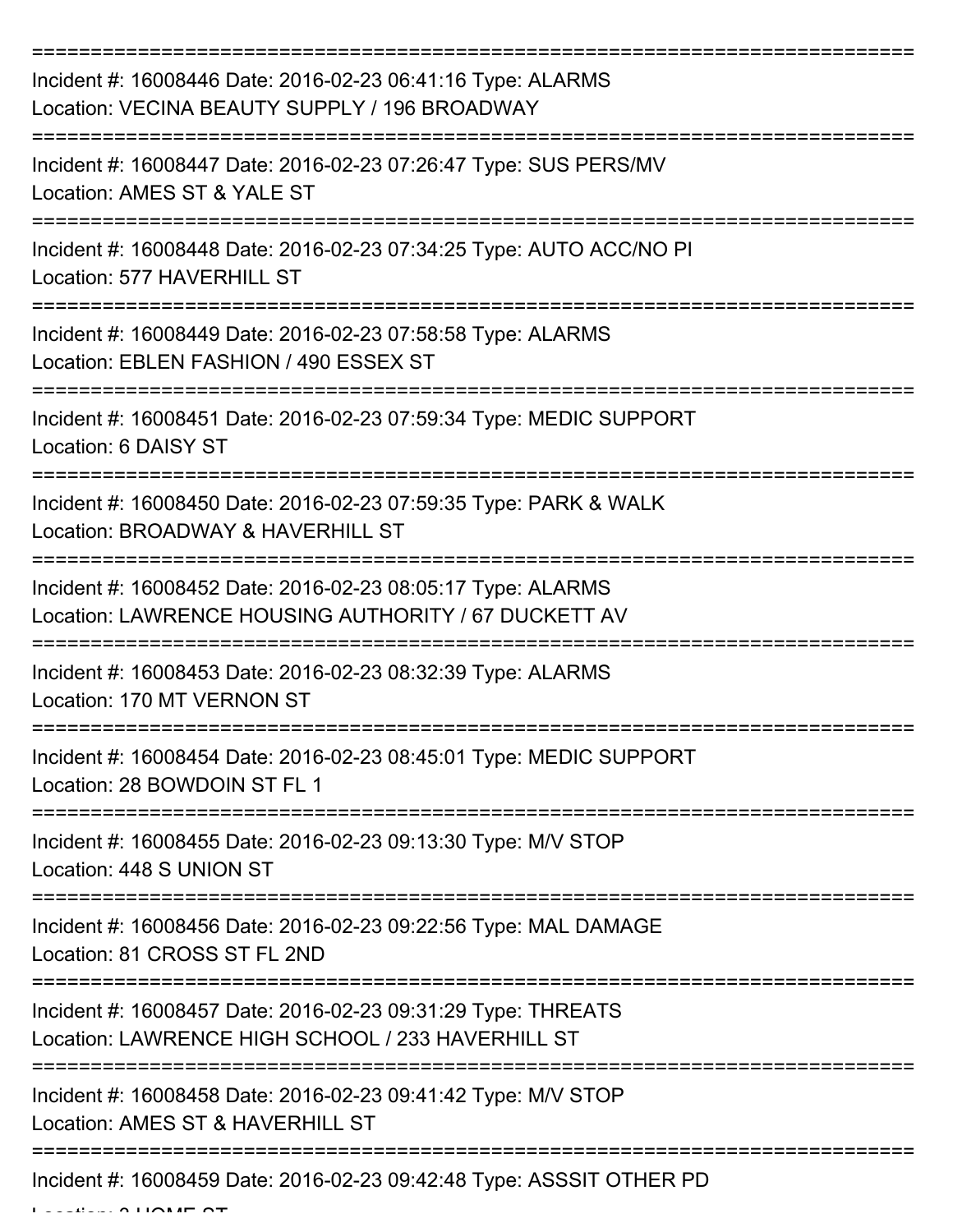| Incident #: 16008460 Date: 2016-02-23 09:44:30 Type: ALARM/BURG<br>Location: 12 ROBERTA LN                    |
|---------------------------------------------------------------------------------------------------------------|
| Incident #: 16008461 Date: 2016-02-23 09:48:33 Type: DISABLED MV<br>Location: CENTRAL BRIDGE / 0 MERRIMACK ST |
| Incident #: 16008462 Date: 2016-02-23 09:53:27 Type: MEDIC SUPPORT<br>Location: 28 SUMMER ST FL 3RD           |
| Incident #: 16008463 Date: 2016-02-23 09:55:34 Type: B&E FOLLOW UP<br>Location: SONOCO / 599 BROADWAY         |
| Incident #: 16008464 Date: 2016-02-23 09:57:51 Type: TRESPASSING<br>Location: 41 BERKELEY ST                  |
| Incident #: 16008465 Date: 2016-02-23 10:02:34 Type: M/V STOP<br>Location: BROADWAY & LOWELL ST               |
| Incident #: 16008469 Date: 2016-02-23 10:18:06 Type: HIT & RUN M/V<br>Location: S UNION ST & SALEM ST         |
| Incident #: 16008466 Date: 2016-02-23 10:19:21 Type: M/V STOP<br>Location: BROADWAY & VALLEY ST               |
| Incident #: 16008467 Date: 2016-02-23 10:19:58 Type: INVEST CONT<br>Location: 90 LOWELL ST                    |
| Incident #: 16008468 Date: 2016-02-23 10:24:33 Type: M/V STOP<br>Location: FRANKLIN ST & LOWELL ST            |
| Incident #: 16008470 Date: 2016-02-23 10:30:56 Type: SPECIAL CHECK<br>Location: MCDONALDS / 50 BROADWAY       |
| Incident #: 16008471 Date: 2016-02-23 10:31:54 Type: M/V STOP<br>Location: HAVERHILL ST & LAWRENCE ST         |
| Incident #: 16008472 Date: 2016-02-23 10:40:24 Type: KEEP PEACE<br>Location: YELLOW CAB / 621 COMMON ST       |
| Incident #: 16008473 Date: 2016-02-23 10:48:58 Type: WIRE DOWN                                                |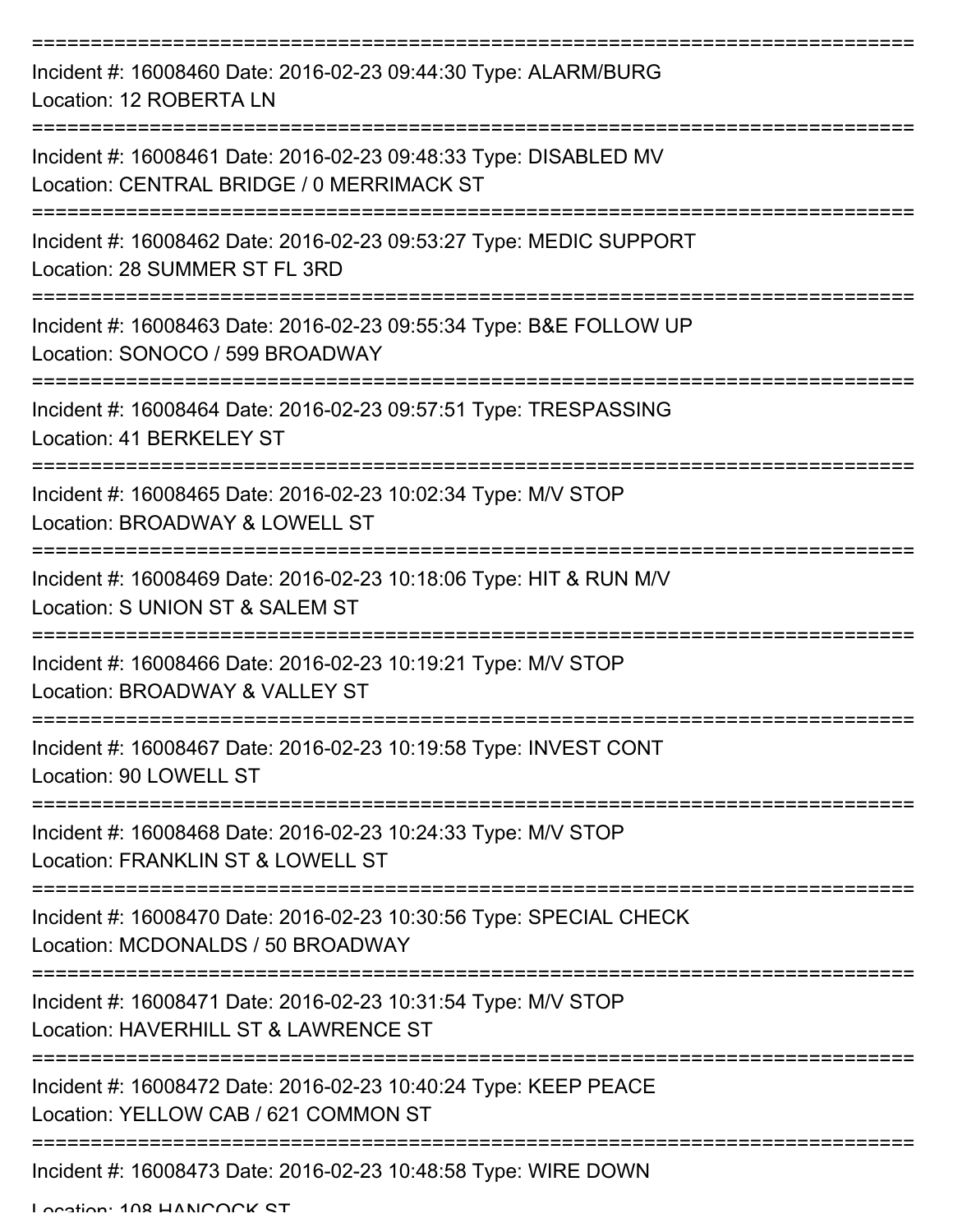| Incident #: 16008474 Date: 2016-02-23 10:54:16 Type: M/V STOP<br>Location: HAMPSHIRE ST & TREMONT ST                        |
|-----------------------------------------------------------------------------------------------------------------------------|
| Incident #: 16008476 Date: 2016-02-23 10:59:56 Type: LOST PROPERTY<br>Location: 64 MANCHESTER ST                            |
| Incident #: 16008475 Date: 2016-02-23 11:01:20 Type: M/V STOP<br>Location: FRANKLIN ST & HAVERHILL ST                       |
| Incident #: 16008477 Date: 2016-02-23 11:03:36 Type: ALARM/HOLD<br>Location: EL PATIO MULTISERVICES / 163 LAWRENCE ST       |
| Incident #: 16008478 Date: 2016-02-23 11:05:43 Type: TOW OF M/V<br>Location: 100 E HAVERHILL ST                             |
| Incident #: 16008479 Date: 2016-02-23 11:06:09 Type: DOMESTIC/PROG<br>Location: 39 BROOKFIELD ST                            |
| Incident #: 16008480 Date: 2016-02-23 11:07:31 Type: ASSIST FIRE<br>Location: 520 BROADWAY #244                             |
| Incident #: 16008481 Date: 2016-02-23 11:08:07 Type: ALARM/BURG<br>Location: NEW ENGLAND CONF UNITED METHOD / 276 ESSEX ST  |
| Incident #: 16008482 Date: 2016-02-23 11:21:58 Type: M/V STOP<br>Location: EXETER ST & LAUREL ST                            |
| Incident #: 16008483 Date: 2016-02-23 11:24:29 Type: STOLEN PROP<br>Location: 90 BROADWAY                                   |
| Incident #: 16008486 Date: 2016-02-23 11:24:31 Type: MV/BLOCKING<br>Location: 6 HOBSON ST                                   |
| =======================<br>Incident #: 16008484 Date: 2016-02-23 11:25:34 Type: M/V STOP<br>Location: LOWELL ST & WINTER ST |
| Incident #: 16008485 Date: 2016-02-23 11:26:29 Type: INVESTIGATION<br>Location: ARLINGTON SCHOOL / 150 ARLINGTON ST         |
| Incident #: 16008487 Date: 2016-02-23 11:30:34 Type: DRUG VIO<br>Location: 113 OXFORD ST                                    |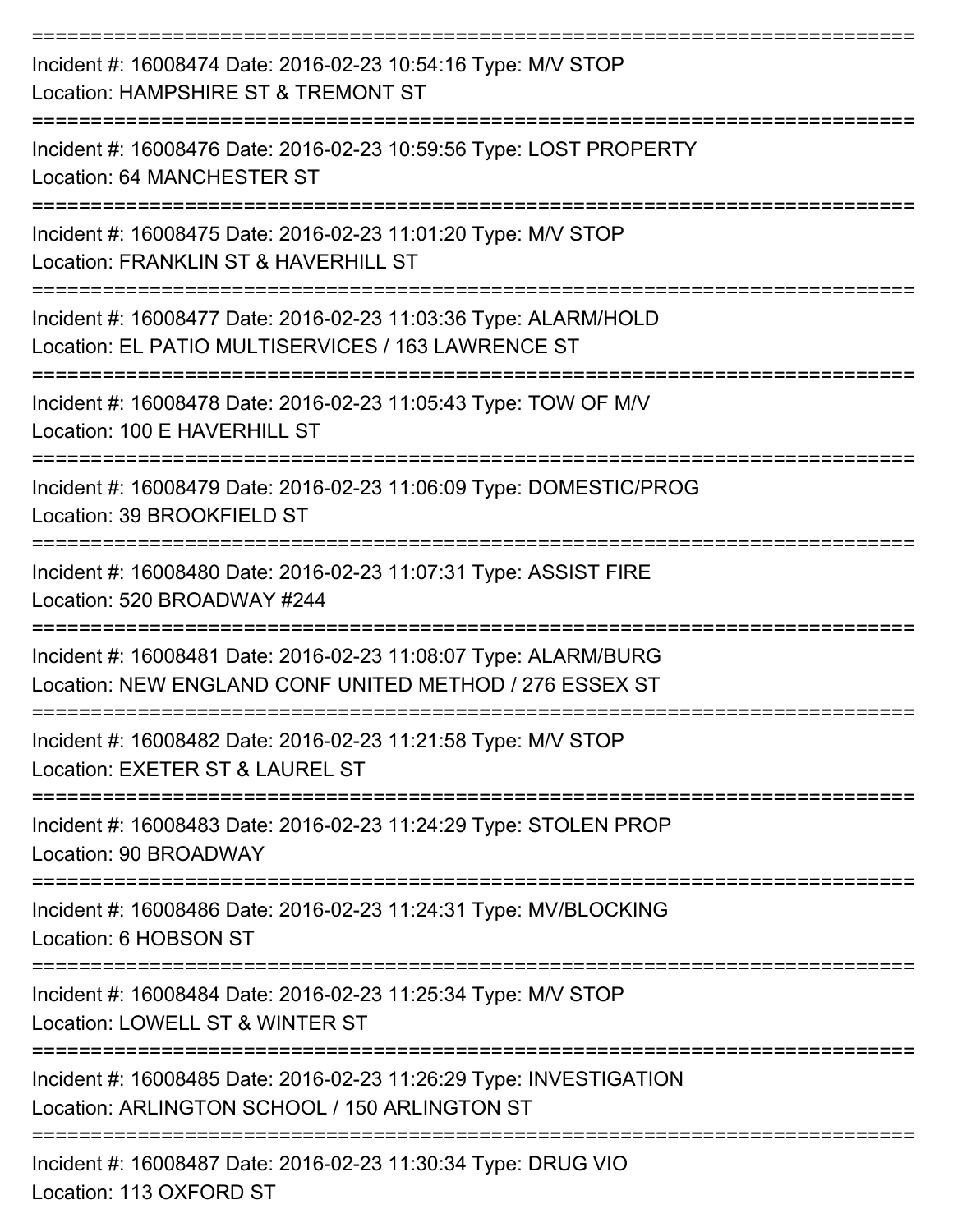| Incident #: 16008488 Date: 2016-02-23 11:34:39 Type: M/V STOP<br>Location: LAWRENCE ST & TRENTON ST                           |
|-------------------------------------------------------------------------------------------------------------------------------|
| :=====================<br>Incident #: 16008489 Date: 2016-02-23 11:36:12 Type: M/V STOP<br>Location: LOWELL ST & WINTER ST    |
| Incident #: 16008490 Date: 2016-02-23 11:42:35 Type: HARASSMENT<br>Location: 15 UNION ST #410                                 |
| Incident #: 16008491 Date: 2016-02-23 11:57:33 Type: AUTO ACC/NO PI<br>Location: 5 S UNION ST                                 |
| Incident #: 16008492 Date: 2016-02-23 12:05:30 Type: DRUG VIO<br>Location: 265 ANDOVER ST<br>:=============================== |
| Incident #: 16008493 Date: 2016-02-23 12:08:12 Type: INVEST CONT<br><b>Location: 15 CRESCENT ST</b>                           |
| Incident #: 16008494 Date: 2016-02-23 12:12:39 Type: UNWANTEDGUEST<br>Location: 671 ESSEX ST #4-20                            |
| Incident #: 16008495 Date: 2016-02-23 12:13:23 Type: INVESTIGATION<br>Location: 90 LOWELL ST                                  |
| Incident #: 16008496 Date: 2016-02-23 12:17:19 Type: DOMESTIC/PROG<br>Location: 169 HAVERHILL ST #8                           |
| Incident #: 16008497 Date: 2016-02-23 12:18:05 Type: AUTO ACC/PI<br>Location: 434 PROSPECT ST                                 |
| Incident #: 16008498 Date: 2016-02-23 12:31:13 Type: DRUG VIO<br>Location: CARLEENS COFFEE SHOPPE / 209 S BROADWAY            |
| Incident #: 16008499 Date: 2016-02-23 12:36:02 Type: TOW OF M/V<br>Location: 280 MERRIMACK ST                                 |
| Incident #: 16008500 Date: 2016-02-23 12:40:21 Type: A&B PAST<br>Location: 2 APPLETON ST                                      |
| Incident #: 16008501 Date: 2016-02-23 12:48:31 Type: M/V STOP<br>Location: GRAFTON ST & S UNION ST                            |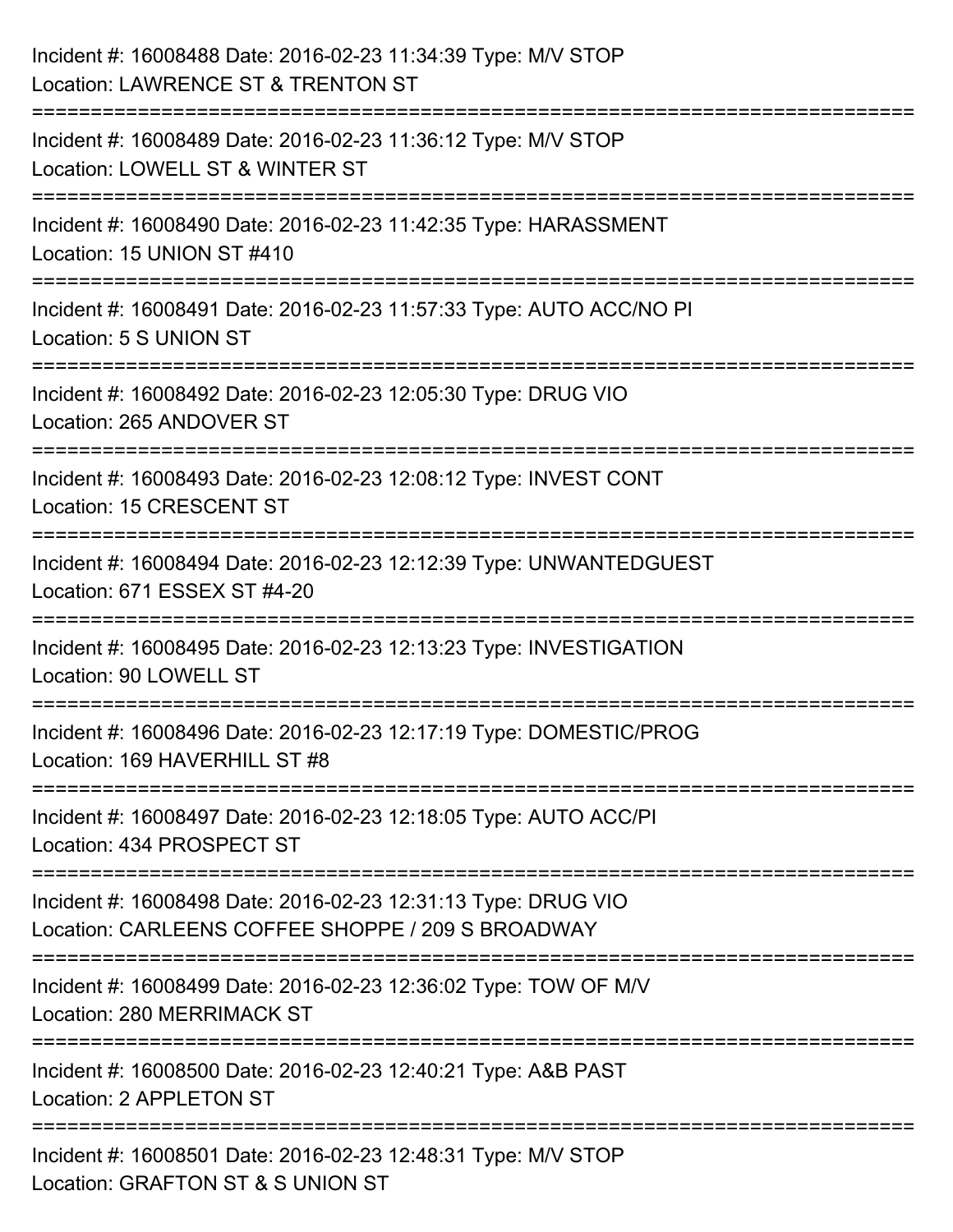| Incident #: 16008502 Date: 2016-02-23 12:50:21 Type: M/V STOP<br>Location: 235 BROADWAY                                                             |
|-----------------------------------------------------------------------------------------------------------------------------------------------------|
| Incident #: 16008503 Date: 2016-02-23 12:57:53 Type: ROBBERY PAST<br>Location: 127 S UNION ST                                                       |
| Incident #: 16008504 Date: 2016-02-23 13:00:11 Type: M/V STOP<br>Location: 276 BROADWAY                                                             |
| Incident #: 16008505 Date: 2016-02-23 13:08:59 Type: M/V STOP<br>Location: S UNION ST & WINTHROP AV                                                 |
| Incident #: 16008506 Date: 2016-02-23 13:43:28 Type: AUTO ACC/NO PI<br>Location: SAL'S RESTURANT / 354 MERRIMACK ST<br>============================ |
| Incident #: 16008507 Date: 2016-02-23 13:54:06 Type: SUS PERS/MV<br>Location: 37 EXCHANGE ST                                                        |
| Incident #: 16008508 Date: 2016-02-23 13:54:22 Type: WARRANT SERVE<br>Location: 38 BUSWELL ST<br>=============================                      |
| Incident #: 16008509 Date: 2016-02-23 14:21:10 Type: TOW OF M/V<br>Location: FRANKLIN ST & VALLEY ST                                                |
| Incident #: 16008510 Date: 2016-02-23 14:26:37 Type: M/V STOP<br>Location: 33 WINTHROP AV                                                           |
| Incident #: 16008511 Date: 2016-02-23 14:31:13 Type: M/V STOP<br>Location: FALMOUTH ST & S UNION ST                                                 |
| Incident #: 16008512 Date: 2016-02-23 14:34:21 Type: INVEST CONT<br>Location: 216 BROADWAY                                                          |
| Incident #: 16008513 Date: 2016-02-23 14:41:36 Type: ALARM/BURG<br>Location: 3 ASH ST                                                               |
| Incident #: 16008514 Date: 2016-02-23 14:48:44 Type: BUILDING CHK<br>Location: 130 HANCOCK ST                                                       |
| Incident #: 16008515 Date: 2016-02-23 14:57:33 Type: M/V STOP<br>Location: 191 S BROADWAY                                                           |

===========================================================================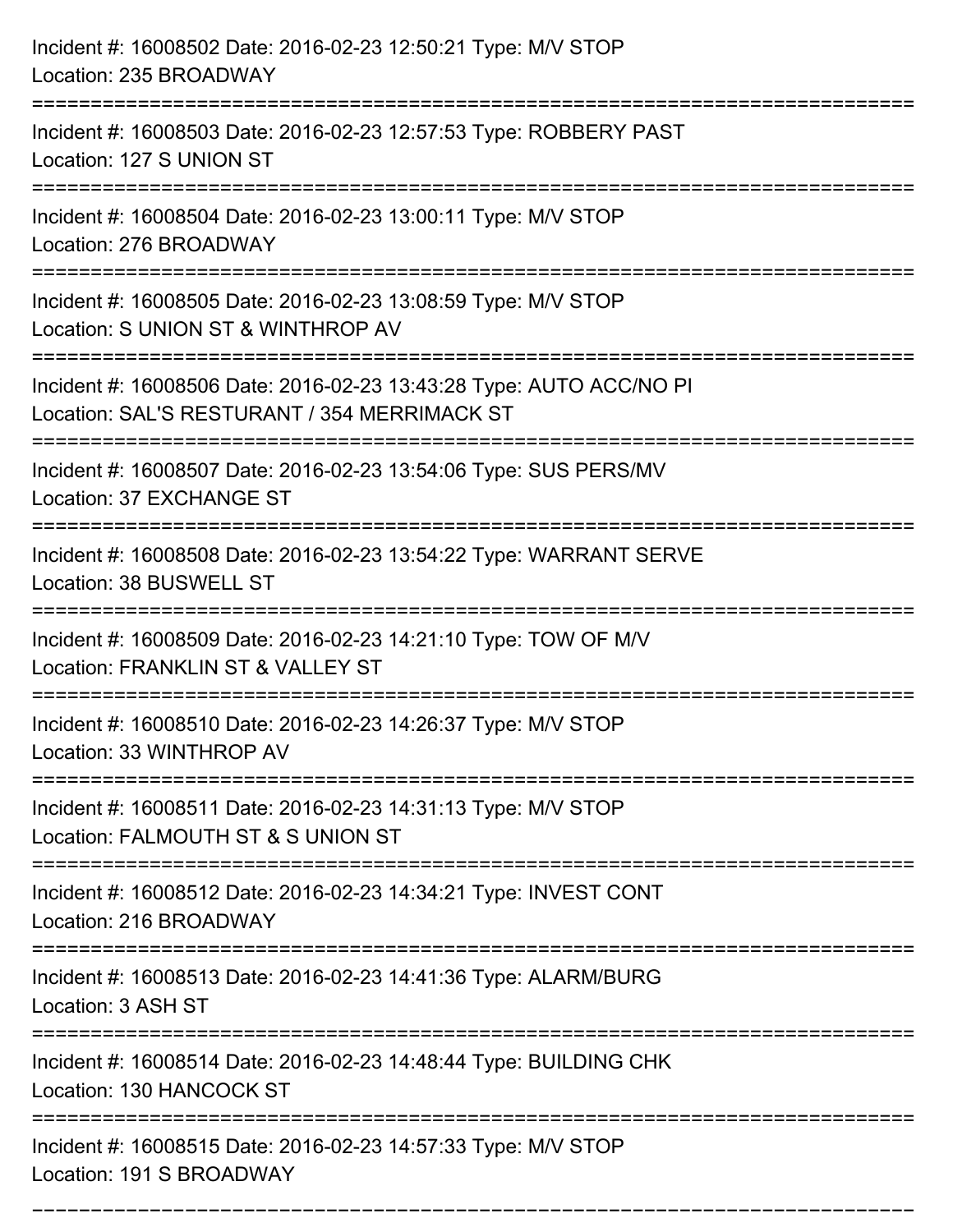| Incident #: 16008517 Date: 2016-02-23 14:59:17 Type: THREATS<br>Location: 7 BYRON AVE                                                                 |
|-------------------------------------------------------------------------------------------------------------------------------------------------------|
| Incident #: 16008516 Date: 2016-02-23 15:02:46 Type: GENERAL SERV<br>Location: LAWRENCE HIGH SCHOOL / 70 N PARISH RD<br>============================= |
| Incident #: 16008518 Date: 2016-02-23 15:09:28 Type: LOST PROPERTY<br>Location: 26 POPLAR ST                                                          |
| Incident #: 16008519 Date: 2016-02-23 15:17:43 Type: SUS PERS/MV<br>Location: WALGREENS / 135 BROADWAY<br>======================                      |
| Incident #: 16008520 Date: 2016-02-23 15:24:26 Type: GENERAL SERV<br>Location: 295 JACKSON ST                                                         |
| Incident #: 16008521 Date: 2016-02-23 15:29:20 Type: DISTURBANCE<br>Location: 32 BRADFORD ST #1                                                       |
| Incident #: 16008522 Date: 2016-02-23 15:36:04 Type: MEDIC SUPPORT<br>Location: 7 ERVING AV FL 1ST                                                    |
| Incident #: 16008523 Date: 2016-02-23 15:40:16 Type: SHOPLIFTING<br>Location: 73 WINTHROP AV                                                          |
| Incident #: 16008524 Date: 2016-02-23 15:45:29 Type: MV/BLOCKING<br><b>Location: PLEASANT TER</b>                                                     |
| Incident #: 16008525 Date: 2016-02-23 15:47:42 Type: 209A/VIOLATION<br>Location: 57 JUNIPER ST                                                        |
| Incident #: 16008526 Date: 2016-02-23 15:55:49 Type: TOW OF M/V<br>Location: 34 HAVERHILL ST                                                          |
| Incident #: 16008527 Date: 2016-02-23 15:55:58 Type: LIC PLATE STO<br>Location: 3 WOODLAND ST #13                                                     |
| Incident #: 16008528 Date: 2016-02-23 15:59:19 Type: SUS PERS/MV<br>Location: 38 CEDAR ST                                                             |
| Incident #: 16008530 Date: 2016-02-23 16:26:39 Type: AUTO ACC/PI<br>Location: 4 MARGIN ST                                                             |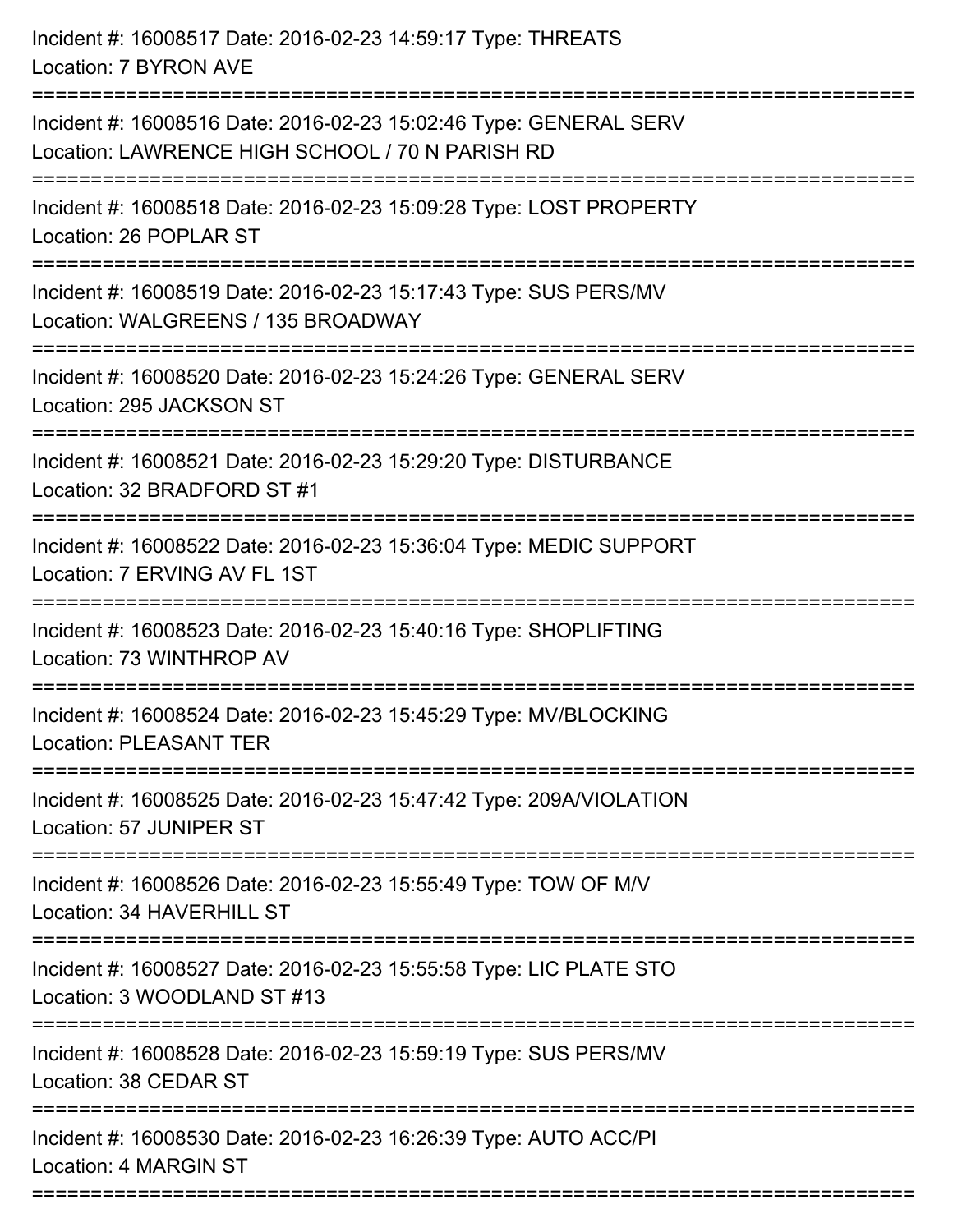Location: 90 LOWELL ST =========================================================================== Incident #: 16008531 Date: 2016-02-23 16:29:24 Type: SUS PERS/MV Location: 11 WELLS ST =========================================================================== Incident #: 16008532 Date: 2016-02-23 16:34:54 Type: DOMESTIC/PROG Location: 169 HAVERHILL ST #3 =========================================================================== Incident #: 16008533 Date: 2016-02-23 16:51:46 Type: SUS PERS/MV Location: 38 CEDAR ST =========================================================================== Incident #: 16008534 Date: 2016-02-23 16:52:11 Type: ALARM/BURG Location: AVILA PLUMBING + HEATING CONT / 112 CROSS ST =========================================================================== Incident #: 16008535 Date: 2016-02-23 16:58:14 Type: MAL DAMAGE Location: 140 FARNHAM ST =========================================================================== Incident #: 16008536 Date: 2016-02-23 16:59:17 Type: AUTO ACC/NO PI Location: 684 HAVERHILL ST =========================================================================== Incident #: 16008537 Date: 2016-02-23 17:08:35 Type: M/V STOP Location: HAMPSHIRE ST & LOWELL ST =========================================================================== Incident #: 16008538 Date: 2016-02-23 17:15:43 Type: M/V STOP Location: CARVER ST & MERRIMACK ST =========================================================================== Incident #: 16008539 Date: 2016-02-23 17:19:08 Type: 209A/SERVE Location: 13 KNOX ST =========================================================================== Incident #: 16008540 Date: 2016-02-23 17:32:10 Type: M/V STOP Location: 95 S BROADWAY =========================================================================== Incident #: 16008541 Date: 2016-02-23 17:35:23 Type: M/V STOP Location: BARKER ST =========================================================================== Incident #: 16008542 Date: 2016-02-23 17:36:18 Type: 209A/SERVE Location: 19 BROOK ST =========================================================================== Incident #: 16008543 Date: 2016-02-23 17:46:58 Type: M/V STOP Location: BROADWAY & CONCORD ST ===========================================================================

Incident #: 1600854 Date: 2016 02 23 17:49:09 Type: Microsoft.com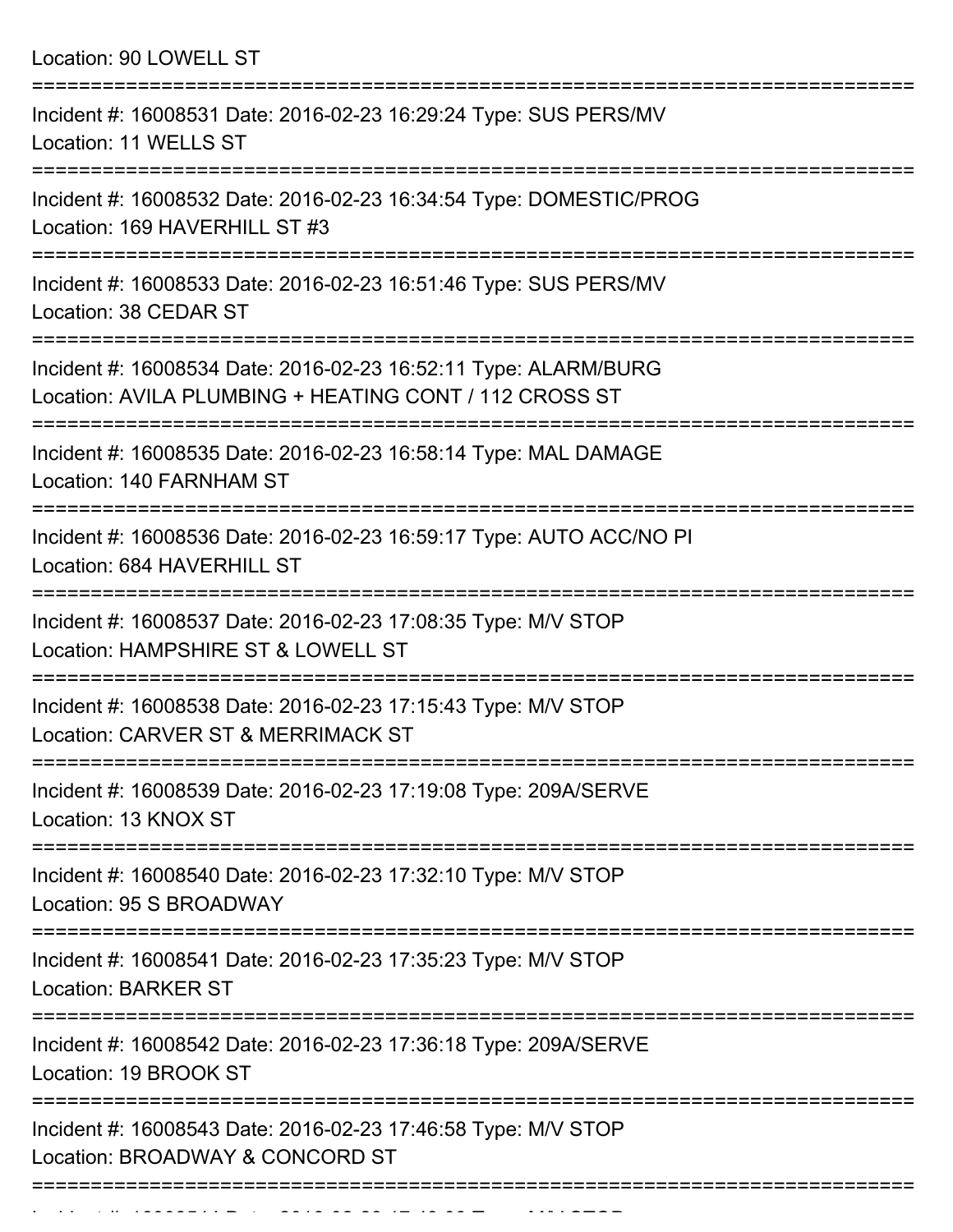Location: NIGHTINGALE CT

| Incident #: 16008545 Date: 2016-02-23 17:53:45 Type: M/V STOP<br>Location: BROADWAY & TREMONT ST              |
|---------------------------------------------------------------------------------------------------------------|
| Incident #: 16008547 Date: 2016-02-23 17:56:31 Type: HIT & RUN PED<br>Location: MANCHESTER ST & WASHINGTON ST |
| Incident #: 16008546 Date: 2016-02-23 17:57:34 Type: 209A/SERVE<br>Location: 279 PARK ST                      |
| Incident #: 16008548 Date: 2016-02-23 18:04:51 Type: 209A/SERVE<br>Location: 9 LEA ST                         |
| Incident #: 16008549 Date: 2016-02-23 18:07:51 Type: RECOV/STOL/MV<br>Location: 158 WATER ST                  |
| Incident #: 16008551 Date: 2016-02-23 18:09:23 Type: CK WELL BEING<br>Location: 203 HAVERHILL ST #REAR        |
| Incident #: 16008550 Date: 2016-02-23 18:09:36 Type: M/V STOP<br>Location: ESSEX ST & HAMPSHIRE ST            |
| Incident #: 16008552 Date: 2016-02-23 18:10:15 Type: M/V STOP<br>Location: BRADFORD ST & HAMPSHIRE ST         |
| Incident #: 16008553 Date: 2016-02-23 18:12:20 Type: MV/BLOCKING<br>Location: 59 BUNKERHILL ST                |
| Incident #: 16008554 Date: 2016-02-23 18:16:26 Type: M/V STOP<br><b>Location: 211 MERRIMACK ST</b>            |
| Incident #: 16008555 Date: 2016-02-23 18:19:47 Type: 209A/SERVE<br>Location: 805 ESSEX ST                     |
| Incident #: 16008556 Date: 2016-02-23 18:19:50 Type: 911 HANG UP<br>Location: 228 WATER ST FL 2               |
| Incident #: 16008557 Date: 2016-02-23 18:25:18 Type: NOTIFICATION<br>Location: 28 LAKE ST                     |
|                                                                                                               |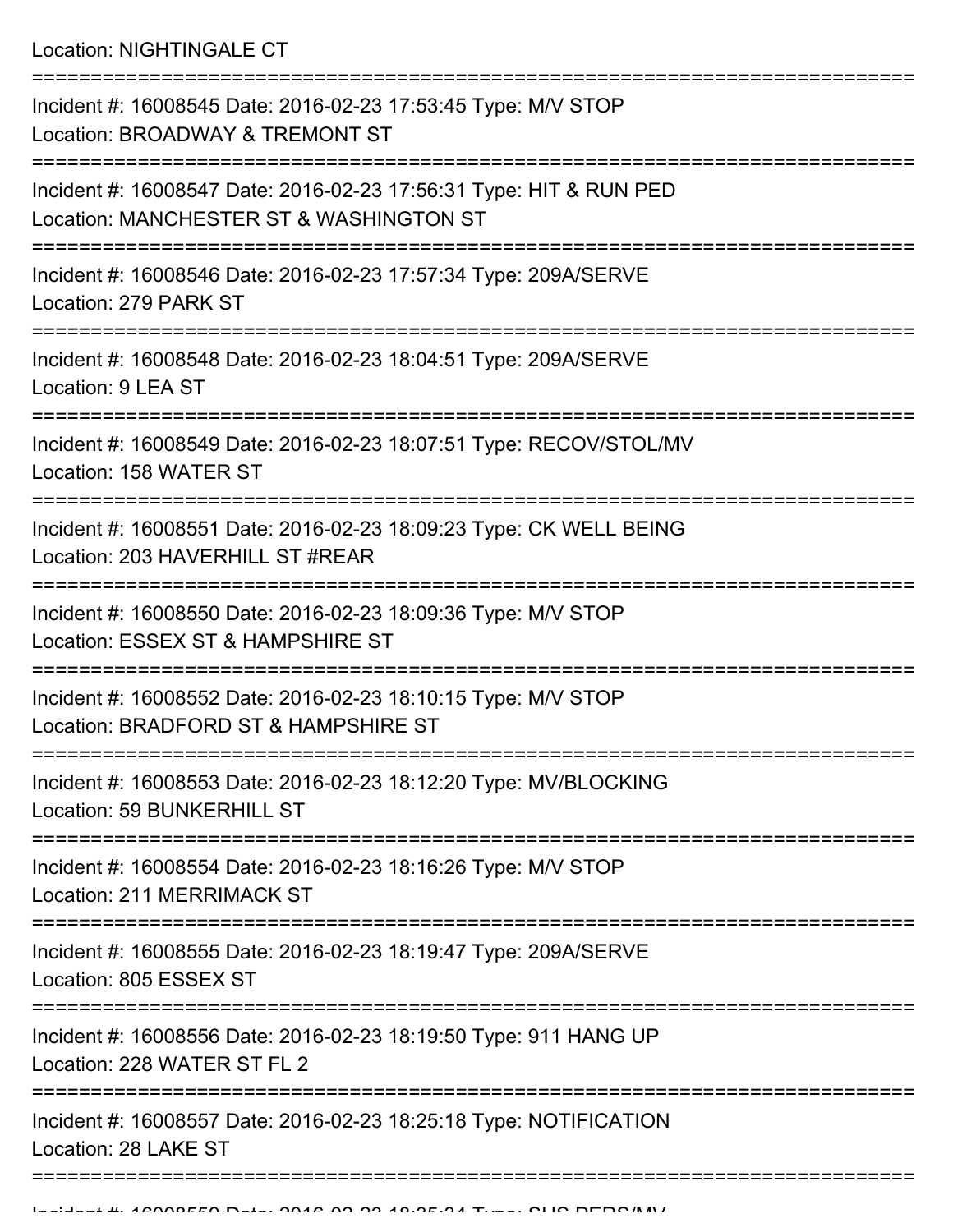| Location: RICHMOND CT & SCHOOL ST                                                                                         |
|---------------------------------------------------------------------------------------------------------------------------|
| Incident #: 16008558 Date: 2016-02-23 18:36:20 Type: 209A/SERVE<br>Location: 28 ABBOTT ST<br>=========================    |
| Incident #: 16008560 Date: 2016-02-23 18:39:28 Type: LIC PLATE STO<br>Location: 3 WOODLAND ST #13                         |
| Incident #: 16008561 Date: 2016-02-23 18:43:58 Type: 209A/SERVE<br>Location: 126 EXETER ST                                |
| ======================<br>Incident #: 16008562 Date: 2016-02-23 19:01:24 Type: M/V STOP<br>Location: BROADWAY & LOWELL ST |
| Incident #: 16008563 Date: 2016-02-23 19:02:33 Type: M/V STOP<br>Location: 616 ESSEX                                      |
| Incident #: 16008564 Date: 2016-02-23 19:03:00 Type: ALARM/BURG<br>Location: ABBOTT TREAT HARDWARE / 20 WINTER ST         |
| Incident #: 16008565 Date: 2016-02-23 19:03:51 Type: M/V STOP<br><b>Location: HIGH ST</b>                                 |
| Incident #: 16008566 Date: 2016-02-23 19:04:39 Type: 209A/SERVE<br>Location: 140 S UNION ST                               |
| Incident #: 16008567 Date: 2016-02-23 19:08:46 Type: SUS PERS/MV<br>Location: 61 BRADFORD ST                              |
| Incident #: 16008568 Date: 2016-02-23 19:17:51 Type: AUTO ACC/NO PI<br>Location: S BROADWAY & SALEM ST                    |
| Incident #: 16008569 Date: 2016-02-23 19:28:47 Type: MEDIC SUPPORT<br>Location: 44 MARBLE AV                              |
| Incident #: 16008570 Date: 2016-02-23 19:30:38 Type: UNWANTEDGUEST<br>Location: 65 UNION ST #201                          |
| Incident #: 16008572 Date: 2016-02-23 19:30:59 Type: STOLEN PROP<br>Location: 25 MARSON ST                                |
|                                                                                                                           |

Incident #: 16008571 Date: 2016-02-23 19:36:20 Type: DRUG OVERDOSE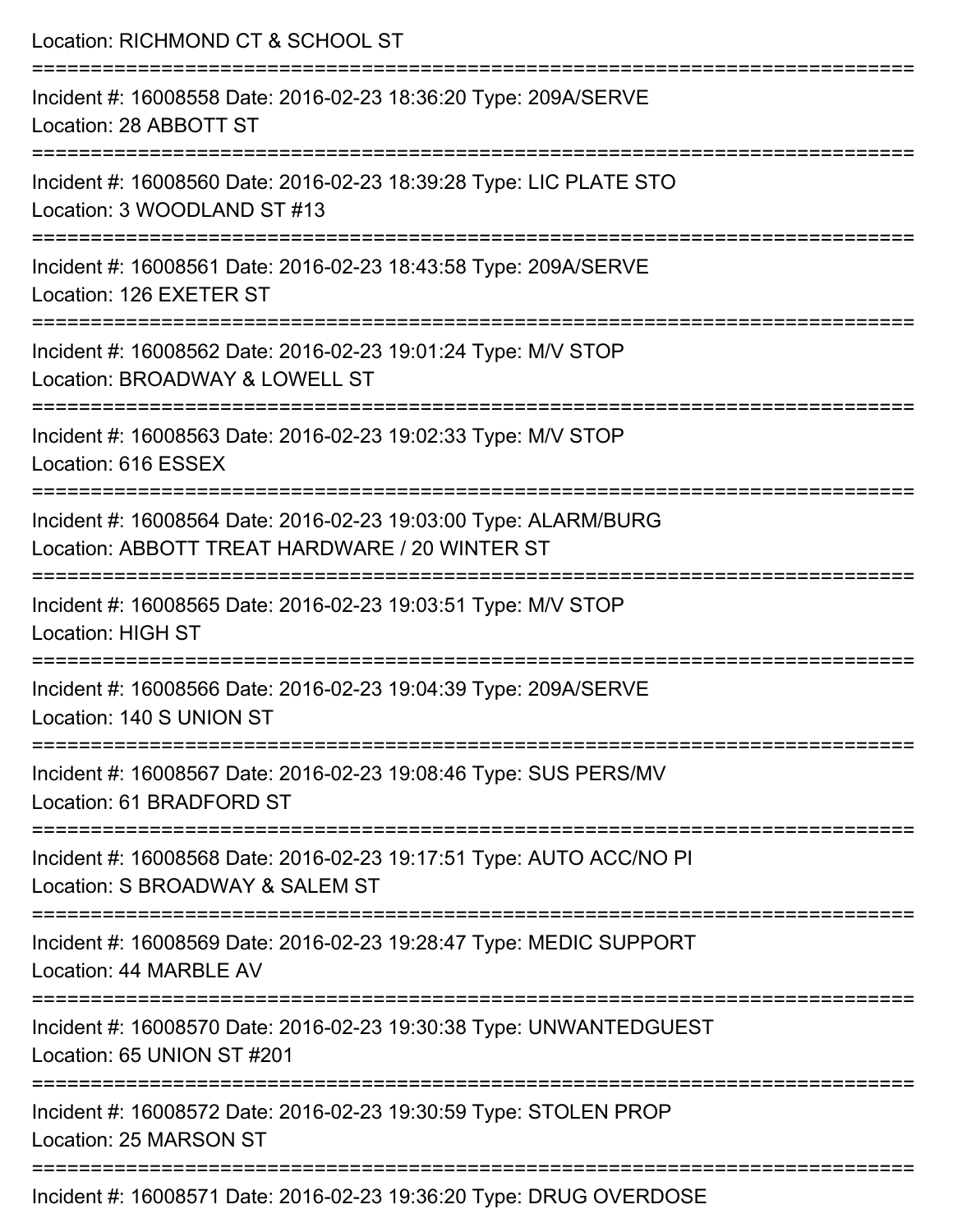| Incident #: 16008573 Date: 2016-02-23 19:38:20 Type: NOTIFICATION<br>Location: 15 BARNARD RD                     |
|------------------------------------------------------------------------------------------------------------------|
| Incident #: 16008574 Date: 2016-02-23 19:41:36 Type: BUILDING CHK<br>Location: 12 NELSON ST                      |
| Incident #: 16008575 Date: 2016-02-23 19:44:25 Type: MAL DAMAGE<br>Location: 378 S BROADWAY FL 1<br>._________   |
| Incident #: 16008576 Date: 2016-02-23 19:44:41 Type: THREATS<br>Location: 12 GROVE ST #1                         |
| Incident #: 16008577 Date: 2016-02-23 20:01:03 Type: SUS PERS/MV<br>Location: 36 NEWTON ST                       |
| Incident #: 16008578 Date: 2016-02-23 20:04:04 Type: TOW/REPOSSED<br>Location: 42 BRADFORD ST #3                 |
| Incident #: 16008579 Date: 2016-02-23 20:05:40 Type: VIO CITY ORD<br>Location: 8 E HAVERHILL ST                  |
| Incident #: 16008580 Date: 2016-02-23 20:14:28 Type: M/V STOP<br>Location: 248 BROADWAY                          |
| Incident #: 16008581 Date: 2016-02-23 20:17:12 Type: SPECIAL CHECK<br>Location: BURGER KING / 187 BROADWAY       |
| Incident #: 16008582 Date: 2016-02-23 20:29:15 Type: KEEP PEACE<br>Location: 36 NEWTON ST                        |
| Incident #: 16008583 Date: 2016-02-23 20:33:20 Type: M/V STOP<br>Location: 40 LAWRENCE ST                        |
| Incident #: 16008584 Date: 2016-02-23 20:56:21 Type: ALARM/HOLD<br>Location: CARIBE CALL CENTER / 105 JACKSON ST |
| Incident #: 16008585 Date: 2016-02-23 20:59:25 Type: 209A/SERVE<br>Location: 14 HEY ST                           |
| Incident #: 16008586 Date: 2016-02-23 21:05:40 Type: 209A/SERVE                                                  |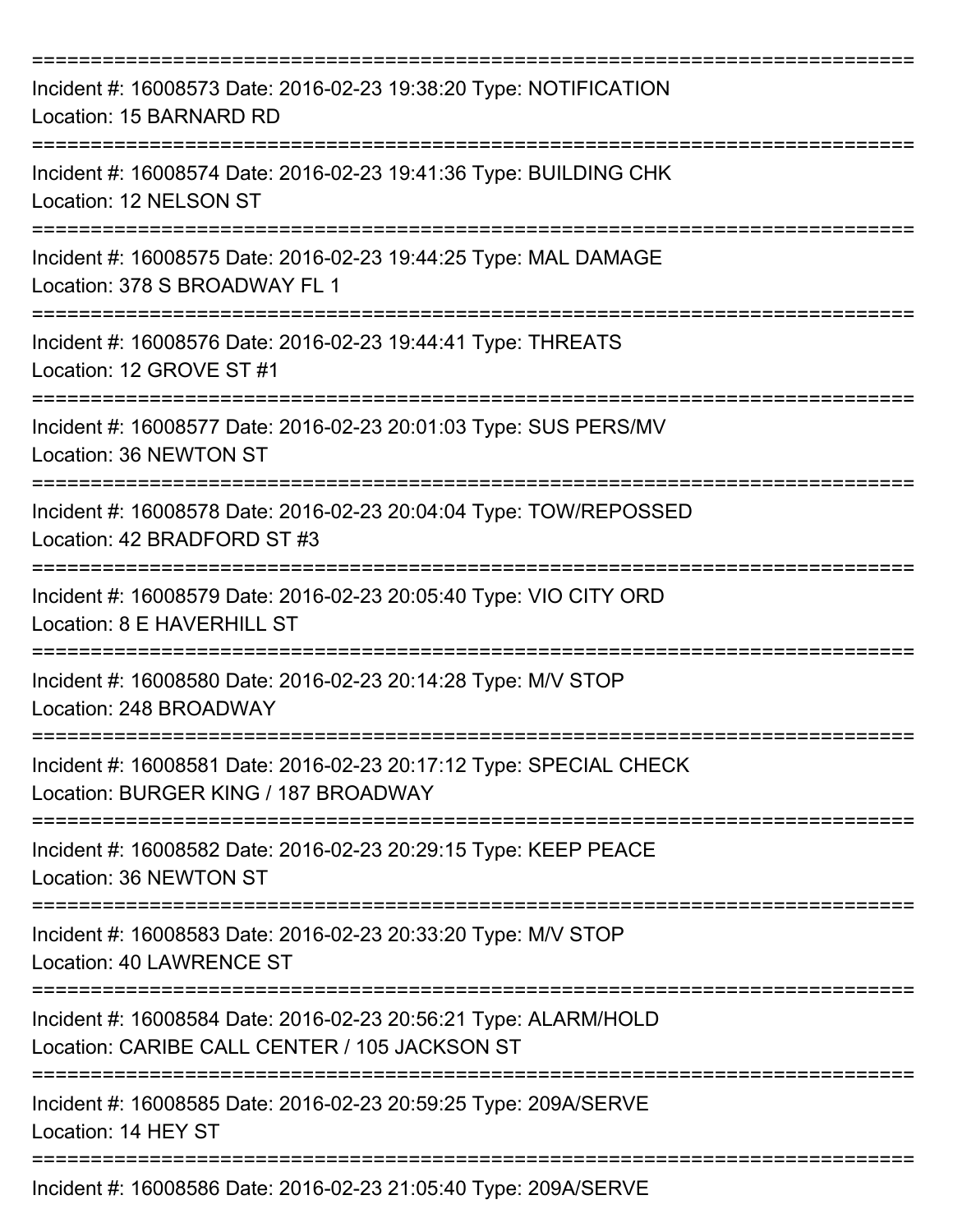| Incident #: 16008587 Date: 2016-02-23 21:17:54 Type: 209A/SERVE<br>Location: 304 AMES ST                               |
|------------------------------------------------------------------------------------------------------------------------|
| Incident #: 16008588 Date: 2016-02-23 21:27:29 Type: ROBBERY ARMED<br>Location: 280 S UNION ST                         |
| Incident #: 16008589 Date: 2016-02-23 21:40:16 Type: LOST PROPERTY<br>Location: 685 ESSEX ST                           |
| Incident #: 16008590 Date: 2016-02-23 21:45:54 Type: M/V STOP<br>Location: 85 CROSS ST                                 |
| Incident #: 16008591 Date: 2016-02-23 21:57:35 Type: M/V STOP<br>Location: FARNHAM ST & S UNION ST<br>:==============  |
| Incident #: 16008592 Date: 2016-02-23 22:11:29 Type: ROBBERY ARMED<br>Location: 3 MELROSE ST                           |
| Incident #: 16008593 Date: 2016-02-23 22:20:50 Type: 209A/SERVE<br>Location: 14 HEY ST                                 |
| Incident #: 16008594 Date: 2016-02-23 22:25:46 Type: TOW OF M/V<br>Location: TRESPASS / 150 PARK ST                    |
| Incident #: 16008595 Date: 2016-02-23 22:27:09 Type: MV/BLOCKING<br>Location: 36 SUMMER ST                             |
| ===================<br>Incident #: 16008596 Date: 2016-02-23 22:55:09 Type: KEEP PEACE<br>Location: 10 WINSLOW PL FL 3 |
| Incident #: 16008597 Date: 2016-02-23 23:01:11 Type: ALARM/BURG<br>Location: 41 LEXINGTON ST                           |
| Incident #: 16008598 Date: 2016-02-23 23:26:54 Type: EXTRA SURVEIL<br>Location: BURGER KING / 187 BROADWAY             |
| Incident #: 16008599 Date: 2016-02-23 23:29:50 Type: DISTURBANCE<br>Location: 45 E HAVERHILL ST                        |
| Incident #: 16008600 Date: 2016-02-23 23:49:04 Type: UNWANTEDGUEST                                                     |

 $L_{\text{max}}$  47 TREMONT ST FL 4